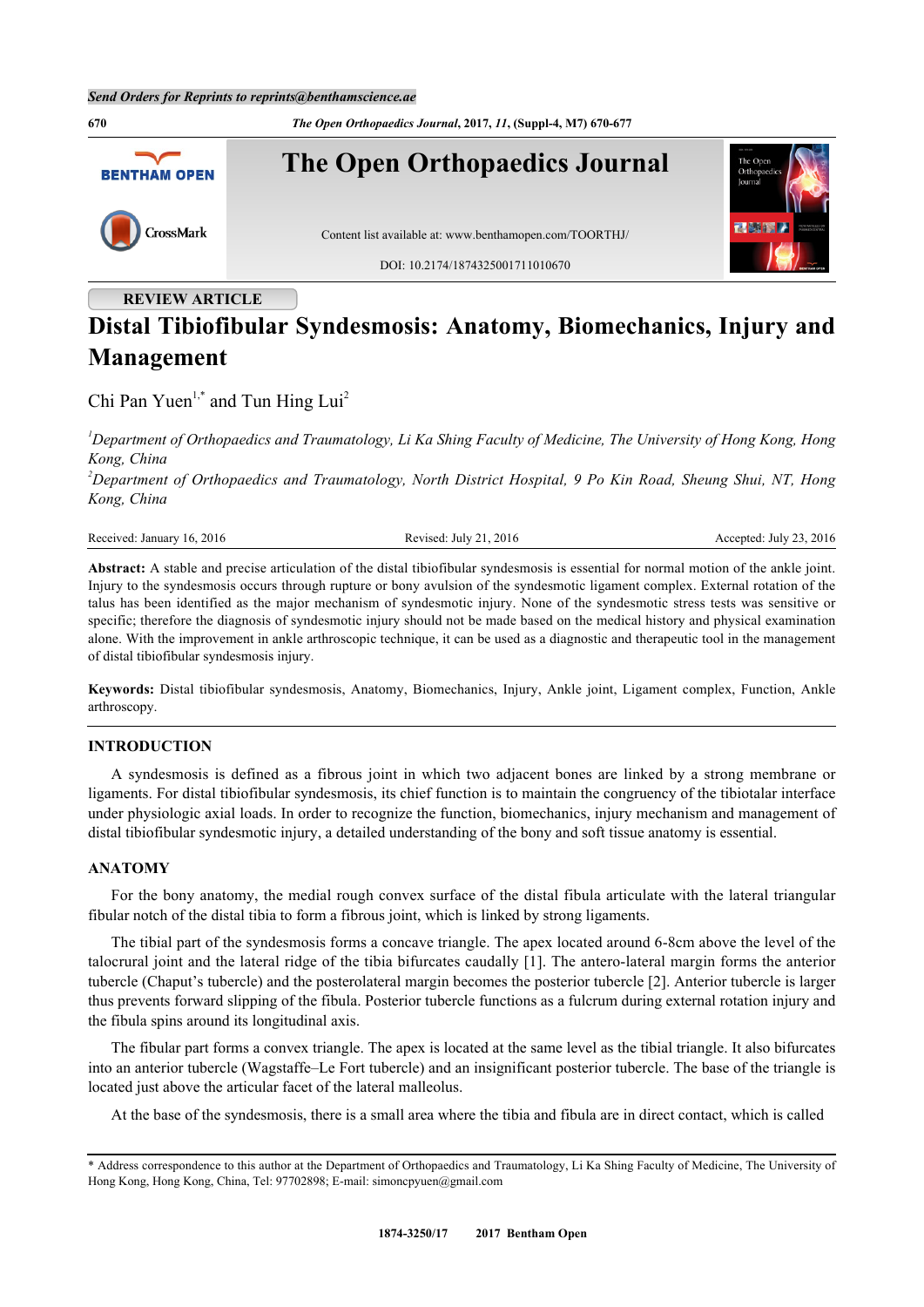the tibiofibular contact zone. Its facets are covered with a thin layer of hyaline cartilage. Its size varies and may be absent in healthy subject [\[1](#page-4-0), [3](#page-4-2), [4\]](#page-4-3). Although its function is unclear, this articulation can act as a guide for the alignment of the ankle mortise in ankle fracture fixation or syndesmosis reconstruction [\[2](#page-4-1)].

For the soft tissue, 4 ligaments form the syndesmotic ligament complex: anterior inferior tibiofibular ligament (AITFL), posterior inferior tibiofibular ligament (PITFL), tibiofibular interosseous ligament (TFIL) and transverse tibiofibular ligament (TTFL). These ligaments work together with the bony restrain to maintain the integrity between the distal tibia and the fibula by resisting the axial, rotational and translational forces. There is also a synovial-lined plica extends from the tibiotalar joint called syndesmotic recess. It attached to the distal tibia medially and the distal fibula laterally with an interposing fat-containing synovial fold [[3,](#page-4-2) [5\]](#page-4-4). In acute syndesmotic injury, this recess can tear causing leakage of contrast into the incisura tibialis [\[6](#page-4-5)]. In chronic syndesmotic injury, the synovial lining may become irregular due to inflammation [[7\]](#page-4-6).

AITFL run from anterior tubercle of the distal tibia to the anterior tubercle of the distal fibular, in an oblique way from proximal-medially to distal-laterally. It composed of three bundles forming a trapezoidal shape. Microscopically the ligament has a multi-fascicular pattern with interposing fatty tissue [[3,](#page-4-2) [4\]](#page-4-3). Occasionally, an accessory antero-inferior tibiofibular ligament, the Bassett's ligament, runs inferior and parallel to the AITFL. This is a potential cause of anterolateral ankle impingement in case of synovitis or scarring. As 20% of the AITFL is intra-articular [[8](#page-4-7)], the deepest fibre can be seen during ankle arthroscopy. AITFL is the weakest of the four syndesmotic ligaments and is the first ligament subjected to stress upon an external rotation force of the fibula around its longitudinal axis [\[1](#page-4-0)].

PITFL extends from the posterior tibial malleolus to the posterior tubercle of the fibula and runs in a proximalmedial to distal-lateral manner. This forms a triangular shape with a broad base at the tibial insertion[[4\]](#page-4-3). Microscopically it has also a multi-fascicular pattern. Tear of the PITFL can occur in Lauge-Hansen supinationeversion, pronation-eversion or pronation-abduction injury. However, as the ligament itself is strong and thick, force usually resulted in a posterior malleolus avulsion fracture rather than pure ligamentous tear [[9\]](#page-4-8).

TFIL is formed by condensation and thickening of the lowermost end of the interosseous membrane. Microscopically fatty tissue and steep running fascicles were arranged into a spatial network of pyramidal shape [[2\]](#page-4-1). This ligament functions as a "spring" to accommodate slight separation of the mortise during ankle dorsiflexion and the force generated during heel strike.

TTFL runs horizontally between the proximal margin of the fibular malleolar fossa and the dorso-distal rim of the tibia distal to the PITF, it may extend to as far as the dorsal aspect of the medial malleolus [\[4](#page-4-3)]. It is a thick and roundish ligament functions as a labrum analogue to deepen the postero-inferior rim of the tibia. However, whether the transverse ligament and the most distal part of PITFL are two distinct structures is still controversial [\[10](#page-4-9), [11](#page-4-10)]. Another controversy is that whether the intermalleolar ligament (IML), the coalescence of the fibres from PITFL and TL, exist or not. The occurrence of IML varies from 19% in MRI to 82% in dissected anatomical specimens [[10](#page-4-9), [12](#page-4-11), [13](#page-5-0)]. Some authors proposed this ligament can cause posterior impingement syndrome especially in ballet dancers [[13\]](#page-5-0).

Functionally, anatomical study suggested that the relative importance of individual syndesmotic ligaments to the overall syndesmotic stability was: 35% by the AITFL, 33% by the TTFL, 22% by the TFIL and 9% by the PITFL [\[14](#page-5-1)]

#### **BIOMECHANICS**

By using radiostereometry technique, the normal kinematics of the tibiofibular syndesmosis during weight bearing and external rotation stress were analyzed in normal subjects [[15\]](#page-5-2). Only very small rotations and displacements were detected indicating the fibula is closely attached to the tibia. During the external rotation stress test with a 75 Nm force, it caused 2 - 5° external rotation, 0-2.5 mm medial translation and 1.0-3.1 mm posterior displacement of the fibula. While moving from plantar flexion to dorsiflexion, Peter *et al.* reported a 1.25mm lateral translation and 2° external rotation of the lateral malleolus [\[16](#page-5-3)]. These biomechanical studies proved that distal tibiofibular syndesmosis is highly stable.

Close *et al.* reported that when the deep horizontal section of the deltoid ligament is cut, this diastasis increases to 3.7 mm [[17,](#page-5-4) [18](#page-5-5)]. Ramsey and Hamilton [\[19](#page-5-6)] described when the talus moves laterally by 1 mm, the contact area in the tibiotalar articulation is decreased by 42%. Furthermore, Burns *et al.* [[20](#page-5-7)] have shown that a complete disruption of syndesmosis with a disruption of the deltoid ligament causes a 40% decrease in the tibiotalar contact area and a 36% increase in the tibiotalar contact pressures. Therefore, a stable and precise articulation is essential for normal motion of the ankle joint.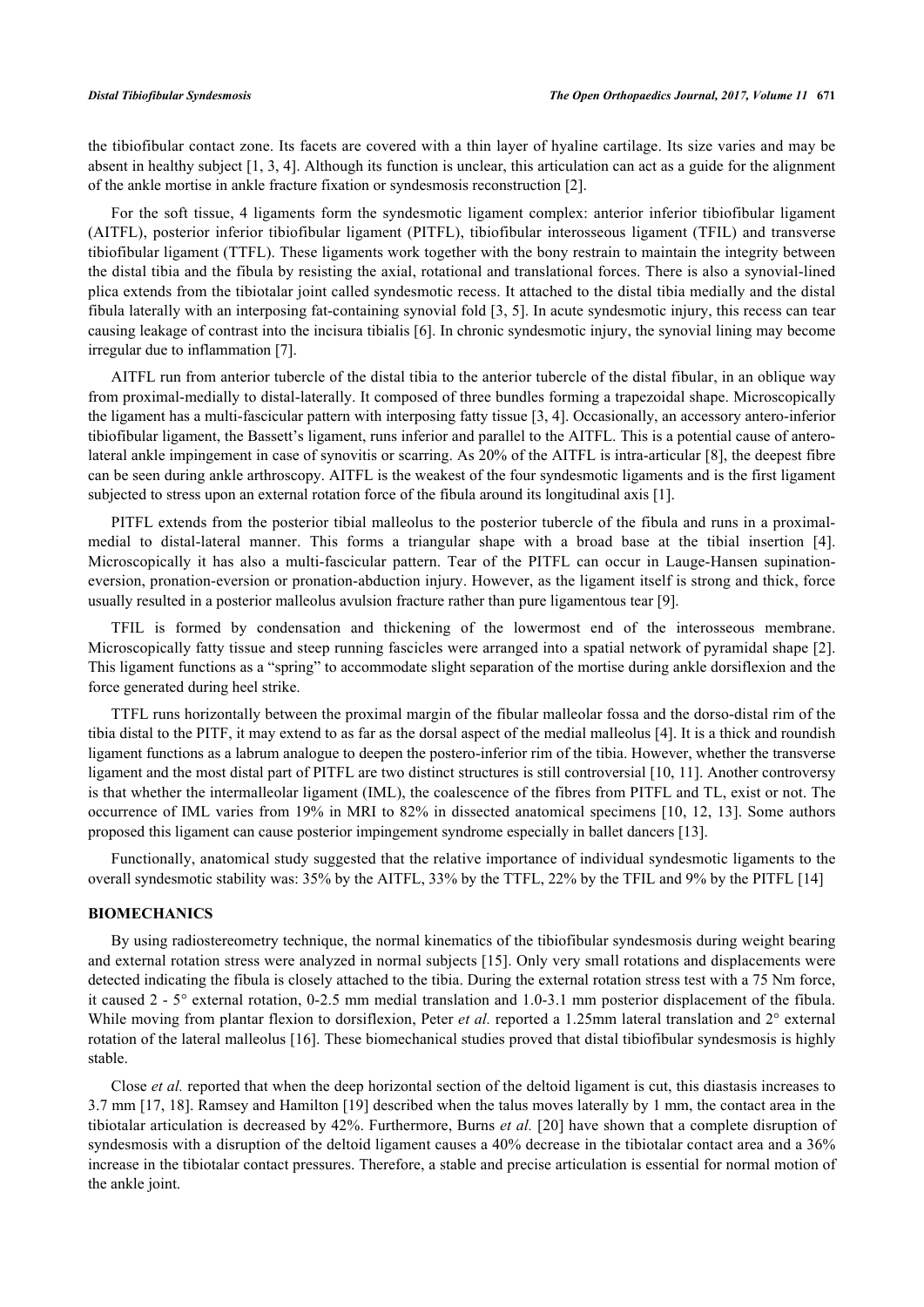# **INJURY MECHANISM**

Injury to the syndesmosis occurs through rupture or bony avulsion of the syndesmotic ligament complex [[21,](#page-5-8) [22](#page-5-9)]. It was estimated that syndesmotic injury occurs in 1–11% of all ankle sprains [[23\]](#page-5-10), with a higher incidence of 17-74% in certain type of sports activities, *e.g.* skiers, football and hockey players [[24\]](#page-5-11). Syndesmotic disruption usually takes longer to heal than common lateral ligamentous injury of the ankle [\[23,](#page-5-10) [24\]](#page-5-11), while 40% of patients still have ankle instability symptoms 6 months after the injury. In some patients, the ligament complex failed to heal completely and resulted in a prolonged disability [\[14](#page-5-1), [25](#page-5-12)].

External rotation of the talus has been identified as the major mechanism of syndesmotic injury [[14](#page-5-1), [23](#page-5-10) - [25\]](#page-5-12). During external rotation of the foot the fibula is translated posteriorly and rotated externally, resulted in high tensile force acting on the AITFL. Syndesmotic injury was usually associated with ankle fracture, most commonly Weber C type [[26\]](#page-5-13). However cases of distal tibiofibular dislocations with intact fibula have been reported in the past [\[27\]](#page-5-14). All involved a twisting load with traumatic supination injury [[24](#page-5-11)]. These cases were usually missed without high index of suspicious.

Patient usually complained of pain during activity, a feeling of instability and weakness of the ankle. Furthermore, and ecchymosis at the level of the syndesmosis, are some classical signs [\[24](#page-5-11), [28](#page-5-15) - [30\]](#page-5-16).

#### **CLASSIFICATION**

Syndesmotic injuries are traditionally graded from I to III in the same manner as lateral ankle sprains. Grade I refers to mild stretching, grade II represents incomplete tear and grade III is a complete disruption of the syndesmosis [\[31\]](#page-5-17). Lui suggested a new anatomic classification system for syndesmosis diastasis [[32\]](#page-5-18). The diastasis is divided into frank or occult, which further subdivided into coronal, sagittal, rotational or longitudinal pattern. The planes of instability are not mutually exclusive and play a role in describing the syndesmosis diastasis and aid in reduction.

# **INVESTIGATION**

Several specific syndesmosis stress tests have been described.

- The squeeze test [\[23](#page-5-10)], which is performed by compressing the fibula against the tibia at the midpoint of the calf. When positive, proximal compression produces distal pain around the distal tibiofibular joint.
- External rotation stress test as described by Boytim [[24\]](#page-5-11), external rotation force is tenderness over the AITFL, swellingapplied to the ankle in a plantigrade position with the knee flexed 90°. A positive test is noted when pain in the area of the distal tibiofibular joint is felt.
- Cotton test [\[33\]](#page-5-19), the talus is 'rocked' from side to side in the ankle mortise by applying alternating medial and lateral stress to the talus. It is considered positive when a characteristic click felt in the ankle mortise and the patient experiences pain.

None of the syndesmotic stress tests was sensitive or specific [\[34](#page-5-20), [35\]](#page-5-21), therefore the diagnosis of syndesmotic injury should not be made based on the medical history and physical examination alone.

X-ray is the commonest imaging technique used in clinical practice. Three parameters are utilized: tibiofibular clear space (TFCS), medial clear space, and tibiofibular overlap. TFCS is more reliable as it does not influenced significantly by tibial rotation [\[36](#page-6-0) - [38\]](#page-6-1). TFCS is defined as the distance between the lateral border of the posterior tibial tubercle and the medial border of the fibula measured on anterior/posterior and mortise views. It is measured 1 cm proximal to the distal tibial articular surface. A distance of less than 6 mm is normal [\[36](#page-6-0)]. However, due to the inter-observer variation, wide anatomic variability in the depth of the peroneal groove and the shape of the tibial tubercles, it is not reliable unless there is significant disruption of the distal tibiofibular syndesmosis [\[39](#page-6-2), [40](#page-6-3)].

Computed tomography (CT) is proven to be more sensitive than X-Ray to evaluate the tibiofibular relationship [[41\]](#page-6-4). However it is difficult to measure a 1-mm diastasis [[42](#page-6-5)]. To improve the sensitivity of CT scan imaging technique, Taser *et al.* [[43](#page-6-6)] rendered the three-dimensional CT data of joint space and calculated the volume of tibiofibular joint space. This enhanced the ability of the CT-scan data to detect even a 1-mm diastasis. Besides, external rotation of the distal fibula is not easily recognized in CT due to the roundish shape of the fibula at the syndesmosis level [[44\]](#page-6-7).

Magnetic resonance imaging has added benefit to assess the soft tissue condition directly. It has been found to be useful in both acute and chronic syndesmotic injuries [\[14](#page-5-1), [45\]](#page-6-8). The diagnosis is based on the appearance of ligaments,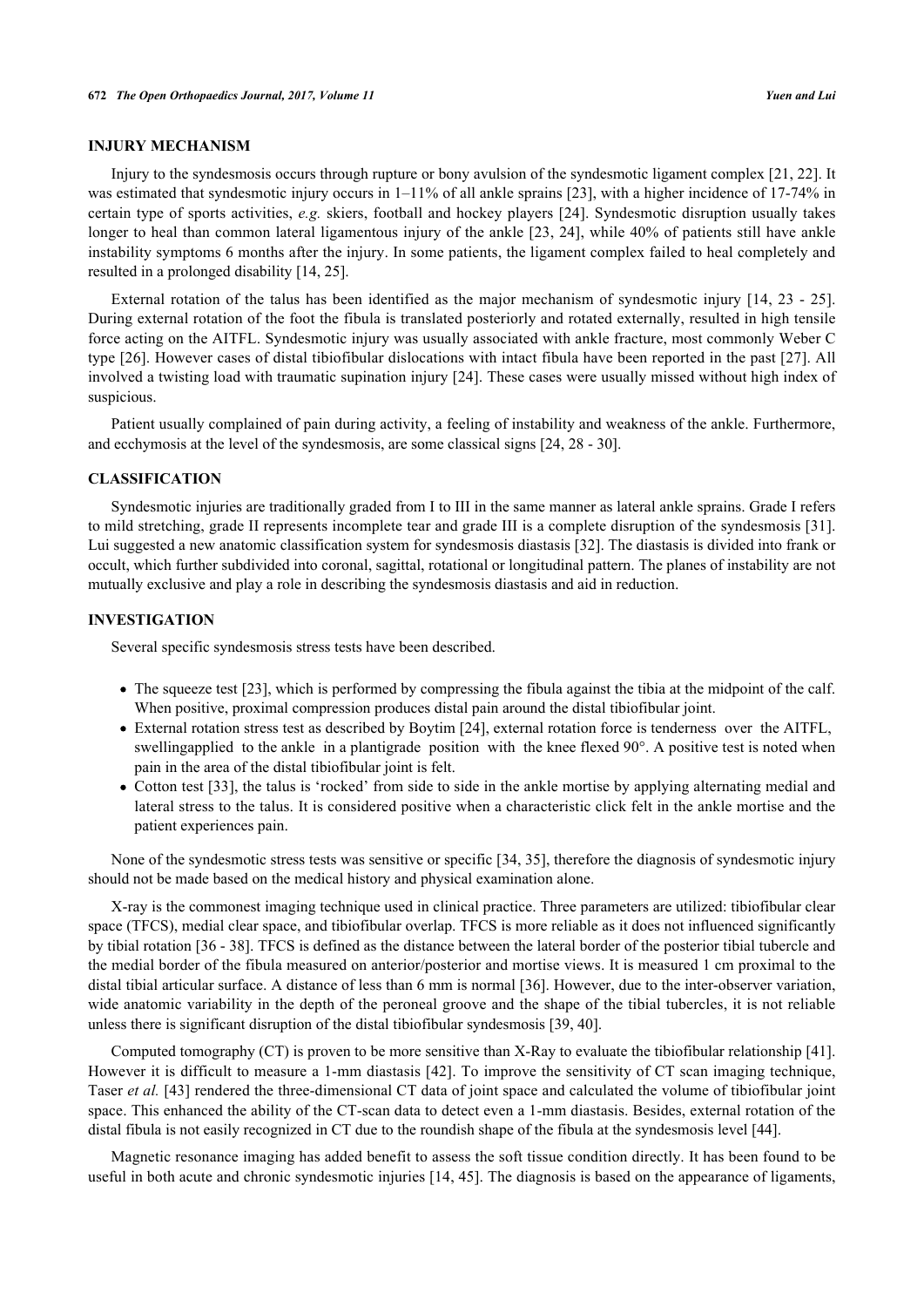distal tibiofibular joint congruity and the height of the tibiofibular recess [[46\]](#page-6-9).

As AITFL is a superficial structure, it can be well visualized with ultrasound. Milz *et al.* reported an accuracy of 85% in differentiating intact and injured ligament [[47\]](#page-6-10).

Most orthopedic and trauma surgeons use the well-known intraoperative "hook" test or external rotation stress test under fluoroscopic control to assess syndesmotic stability [[48](#page-6-11) - [50\]](#page-6-12). However, it is difficult to standardize and interpret this test.

With the improvement in ankle arthroscopic technique, it can be used as a diagnostic and therapeutic tool. It has been reported that the diagnosis of syndesmosis disruption can be made by ankle arthroscopy with a 100% accuracy [\[51](#page-6-13)]. Under arthroscopy, the torn parts of the anterior syndesmotic ligament can often be seen. By inserting a 3mm probe into the distal tibiofibular joint, easy turning of the transverse end around its long axis in the syndesmosis are mentioned as ways to assess the syndesmotic integrity [\[3](#page-4-2), [52\]](#page-6-14). Lui suggested dynamic maneuvers during ankle arthroscopy to assess the coronal, sagittal and rotational planes stability. This can also help in syndesmosis reduction [\[32](#page-5-18)]. In chronic cases, although the diastasis and instability is not a constant finding but arthroscopic evaluation is helpful to detect syndesmotic ligament hypertrophy [[53\]](#page-6-15).

### **MANAGEMENT PRINCIPLE**

The general principle is to restore the ankle joint congruency and maintain the distal tibiofibular syndesmosis stability. Ideally, the implant should stabilize the syndesmosis but allow physiologic micro-motion and early mobilization, but it is not easy to achieve such goals.

Despite the numerous biomechanical, cadaveric and clinical studies concerning ankle fractures and syndesmotic injury, there is no common management consensus yet. Controversies existed from pre-operative indication, intraoperative surgical technique to post-operative rehabilitation.

Pre-operatively, there is no consensus whether an additional syndesmotic screw is indicated for specific injury patterns and fracture types [[54,](#page-6-16) [55\]](#page-6-17). A transverse syndesmotic screw can effectively transfix the tibia to fibula. However screw fixation also affects the physiologic normality of the joint, leading to decreased magnitude of motion at the lower extremes of the tibia and fibula, reduced contact forces between bones, and increased stress on the crural interosseous membrane. With this concern, some authors suggested using an endobutton and transosseous suture to provide a semirigid dynamic stabilization of the syndesmosis [\[56](#page-6-18) - [58\]](#page-7-0).

Intra-operatively, how to do the traditional syndesmotic screw fixation is also quite controversial. For the level of screw fixation, there are expert opinions suggesting from 2 to 5cm above the joint line. One review article concluded that there is no difference in outcome for both supra- or trans-syndesmotic placement of the syndesmotic screw, provided that it can obtain the most stable construct [[59](#page-7-1)]. Concerning the ankle position during screw fixation, the original idea was proposed by Olerud [[60\]](#page-7-2). In cadaveric specimen, the dorsiflexion range decreased by an average of  $0.1^{\circ}$  for every degree of increase in plantar flexion at the time of screw insertion. Therefore, the author suggested that the ankle should be placed in maximal dorsiflexion during placement of the syndesmotic screw to reduce the risk of stiffness. This concept has been challenged by other authors [\[61\]](#page-7-3). Nowadays, the foot is commonly maintained in plantigrade position during application of the screw [\[25\]](#page-5-12). Considering optimal number of cortices penetration, the biomechanical studies were contradicting [\[62](#page-7-4), [63](#page-7-5)]. But clinical studies were more favorable for three cortices engagement, as the clinical outcome was comparable especially for long-term follow up. There was also lower rate of distal tibiofibular synostosis [\[64](#page-7-6) - [67\]](#page-7-7).

Post-operative rehabilitation program, for example, optimal time to weight bearing or whether the screw needed to be removed before weight bearing is also unanswered [[68\]](#page-7-8). Needleman *et al.* suggested non-weight bearing until the screw has been removed 6 to 12 weeks postoperatively [[69](#page-7-9)]. This is based on the concept that rigid syndesmotic fixation prohibits the normal fibular motion and mortise widening during ankle movement [[70\]](#page-7-10). Riegels-Nielsen and Greiff [\[26](#page-5-13)] stated that premature weight bearing can cause the syndesmotic screw to loosen or break and the use of 3.5mm screws and screws penetrating only 2 tibial cortices have a greater risk of breakage [[71](#page-7-11)]. However Moore and Hamid[[66](#page-7-12), [72](#page-7-13)] stated that retention of syndesmotic screw, even with screw breakage did not affect the clinical outcome. Therefore weight bearing could be allowed at 6 to 10 weeks without routine screw removal.

After all, some studies concluded that no matter syndesmotic screws or other stabilizing techniques have all been effective in stabilizing the distal tibiofibular syndesmosis to allow ligamentous healing or fibrous union [[73](#page-7-14)]. However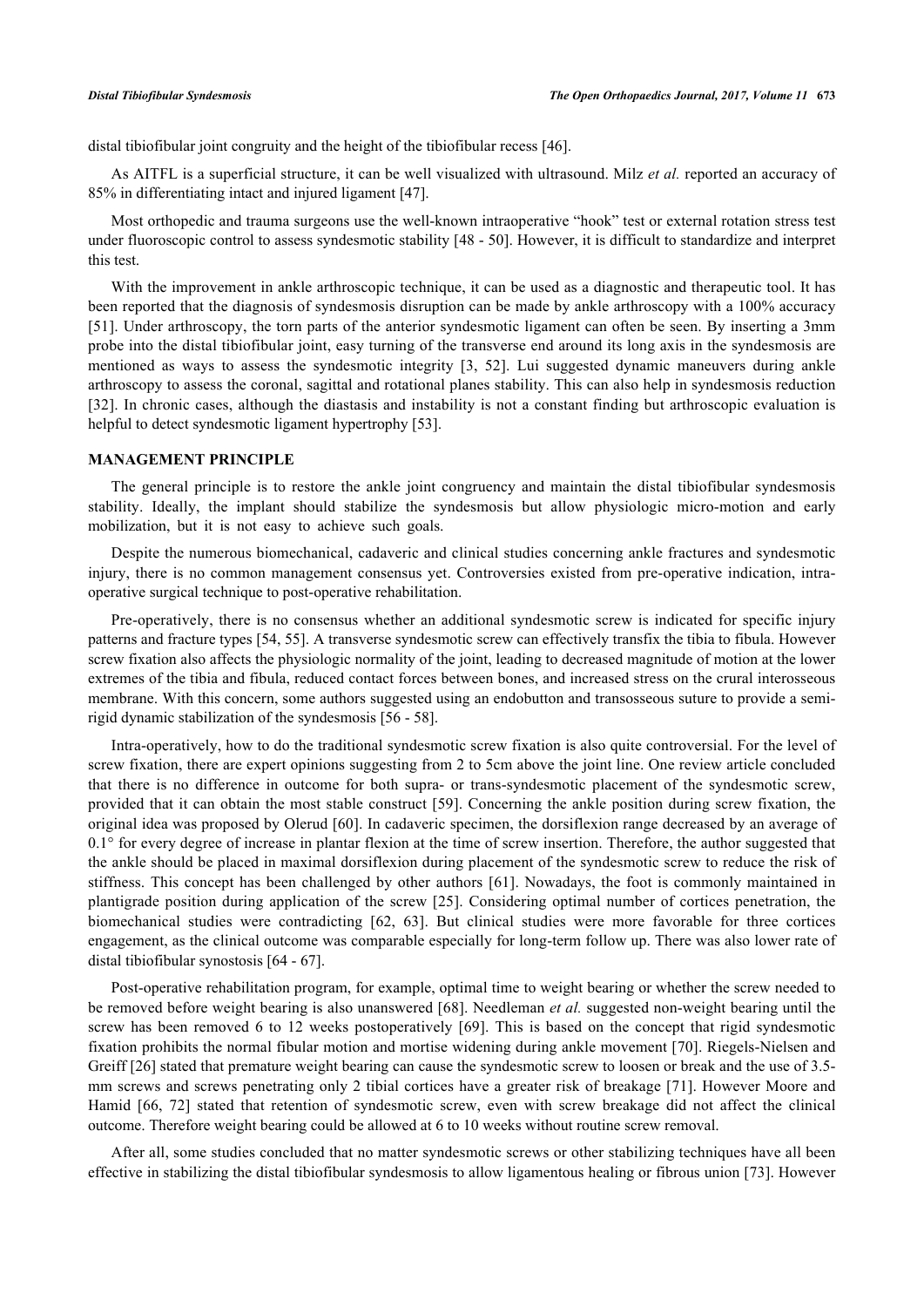patients who required syndesmotic stabilization in addition to ankle fracture fixation had poorer outcomes [[74\]](#page-7-15).

#### **CONCLUSION**

The distal tibiofibular syndesmosis must be stable and congruent for normal ankle motion under physiological load. Syndesmotic injury usually occurred in ankle sprain with external rotation of the talus that resulted at either ligamentous rupture or bony avulsion of the syndesmotic ligament complex. Making the diagnosis purely from history and physical examination is not easy as most of the syndesmotic stress tests were not sensitive and specific. With high index of suspicion, CT imaging or ankle arthroscopy can be used in both diagnostic and therapeutic means. Syndesmosis injury should be best managed in the acute phase to restore the ankle congruency and maintain the stability. There is no consensus how should the syndesmosis be fixed in acute stage. Syndesmotic screws, endobutton or transosseous suture are all reasonable options with similar results. If the acute injury was not well managed, studies have demonstrated poor functional outcomes and the development of post-traumatic ankle arthritis related to poorly reduced or stabilized syndesmotic disruption.

# **CONSENT FOR PUBLICATION**

Not applicable.

# **CONFLICT OF INTEREST**

The author (editor) declares no conflict of interest, financial or otherwise.

### **ACKNOWLEDGEMENT**

Declared None.

#### **REFERENCES**

- <span id="page-4-0"></span>[1] Kelikian HKS. Disorders of the Ankle. Philadelphia: W.B. Saunders Company 1985.
- <span id="page-4-1"></span>[2] Hermans JJ, Beumer A, de Jong TA, Kleinrensink GJ. Anatomy of the distal tibiofibular syndesmosis in adults: A pictorial essay with a multimodality approach. J Anat 2010; 217(6): 633-45. [\[http://dx.doi.org/10.1111/j.1469-7580.2010.01302.x\]](http://dx.doi.org/10.1111/j.1469-7580.2010.01302.x) [PMID: [21108526](http://www.ncbi.nlm.nih.gov/pubmed/21108526)]
- <span id="page-4-2"></span>[3] Bartonícek J. Anatomy of the tibiofibular syndesmosis and its clinical relevance. Surg Radiol Anat 2003; 25(5-6): 379-86. [\[http://dx.doi.org/10.1007/s00276-003-0156-4\]](http://dx.doi.org/10.1007/s00276-003-0156-4) [PMID: [14504816](http://www.ncbi.nlm.nih.gov/pubmed/14504816)]
- <span id="page-4-3"></span>[4] Ebraheim NA, Taser F, Shafiq Q, Yeasting RA. Anatomical evaluation and clinical importance of the tibiofibular syndesmosis ligaments. Surg Radiol Anat 2006; 28(2): 142-9. [\[http://dx.doi.org/10.1007/s00276-006-0077-0\]](http://dx.doi.org/10.1007/s00276-006-0077-0) [PMID: [16463081](http://www.ncbi.nlm.nih.gov/pubmed/16463081)]
- <span id="page-4-4"></span>[5] Kim S, Huh YM, Song HT, *et al.* Chronic tibiofibular syndesmosis injury of ankle: Evaluation with contrast-enhanced fat-suppressed 3D fast spoiled gradient-recalled acquisition in the steady state MR imaging. Radiology 2007; 242(1): 225-35. [\[http://dx.doi.org/10.1148/radiol.2421051369](http://dx.doi.org/10.1148/radiol.2421051369)] [PMID: [17185669](http://www.ncbi.nlm.nih.gov/pubmed/17185669)]
- <span id="page-4-5"></span>[6] van Moppes FI, Meijer F, van den Hoogenband CR. Arthrographic differential diagnosis between ruptures of the anterior talofibular ligament, the joint capsule and the anterior tibiofibular ligament. RoFo Fortschr Geb Rontgenstr Nuklearmed 1980; 133(5): 534-9. [\[http://dx.doi.org/10.1055/s-2008-1056783](http://dx.doi.org/10.1055/s-2008-1056783)] [PMID: [6456199\]](http://www.ncbi.nlm.nih.gov/pubmed/6456199)
- <span id="page-4-6"></span>[7] Han SH, Lee JW, Kim S, Suh JS, Choi YR. Chronic tibiofibular syndesmosis injury: The diagnostic efficiency of magnetic resonance imaging and comparative analysis of operative treatment. Foot Ankle Int 2007; 28(3): 336-42. [\[http://dx.doi.org/10.3113/FAI.2007.0336\]](http://dx.doi.org/10.3113/FAI.2007.0336) [PMID: [17371657](http://www.ncbi.nlm.nih.gov/pubmed/17371657)]
- <span id="page-4-7"></span>[8] Magnetic Resonance Imaging in Orthopaedics and Sports Medicine. Philadelphia: Lippincott–Williams, Raven 2007.
- <span id="page-4-8"></span>[9] Miller AN, Carroll EA, Parker RJ, Helfet DL, Lorich DG. Posterior malleolar stabilization of syndesmotic injuries is equivalent to screw fixation. Clin Orthop Relat Res 2010; 468(4): 1129-35. [\[http://dx.doi.org/10.1007/s11999-009-1111-4\]](http://dx.doi.org/10.1007/s11999-009-1111-4) [PMID: [19798540](http://www.ncbi.nlm.nih.gov/pubmed/19798540)]
- <span id="page-4-9"></span>[10] Golanò P, Mariani PP, Rodríguez-Niedenfuhr M, Mariani PF, Ruano-Gil D. Arthroscopic anatomy of the posterior ankle ligaments. Arthroscopy 2002; 18(4): 353-8. [\[http://dx.doi.org/10.1053/jars.2002.32318](http://dx.doi.org/10.1053/jars.2002.32318)] [PMID: [11951192\]](http://www.ncbi.nlm.nih.gov/pubmed/11951192)
- <span id="page-4-10"></span>[11] Lee SH, Jacobson J, Trudell D, Resnick D. Ligaments of the ankle: normal anatomy with MR arthrography. J Comput Assist Tomogr 1998; 22(5): 807-13. [\[http://dx.doi.org/10.1097/00004728-199809000-00027](http://dx.doi.org/10.1097/00004728-199809000-00027)] [PMID: [9754122\]](http://www.ncbi.nlm.nih.gov/pubmed/9754122)
- <span id="page-4-11"></span>[12] Milner CE, Soames RW. Anatomy of the collateral ligaments of the human ankle joint. Foot Ankle Int 1998; 19(11): 757-60. [\[http://dx.doi.org/10.1177/107110079801901109\]](http://dx.doi.org/10.1177/107110079801901109) [PMID: [9840205](http://www.ncbi.nlm.nih.gov/pubmed/9840205)]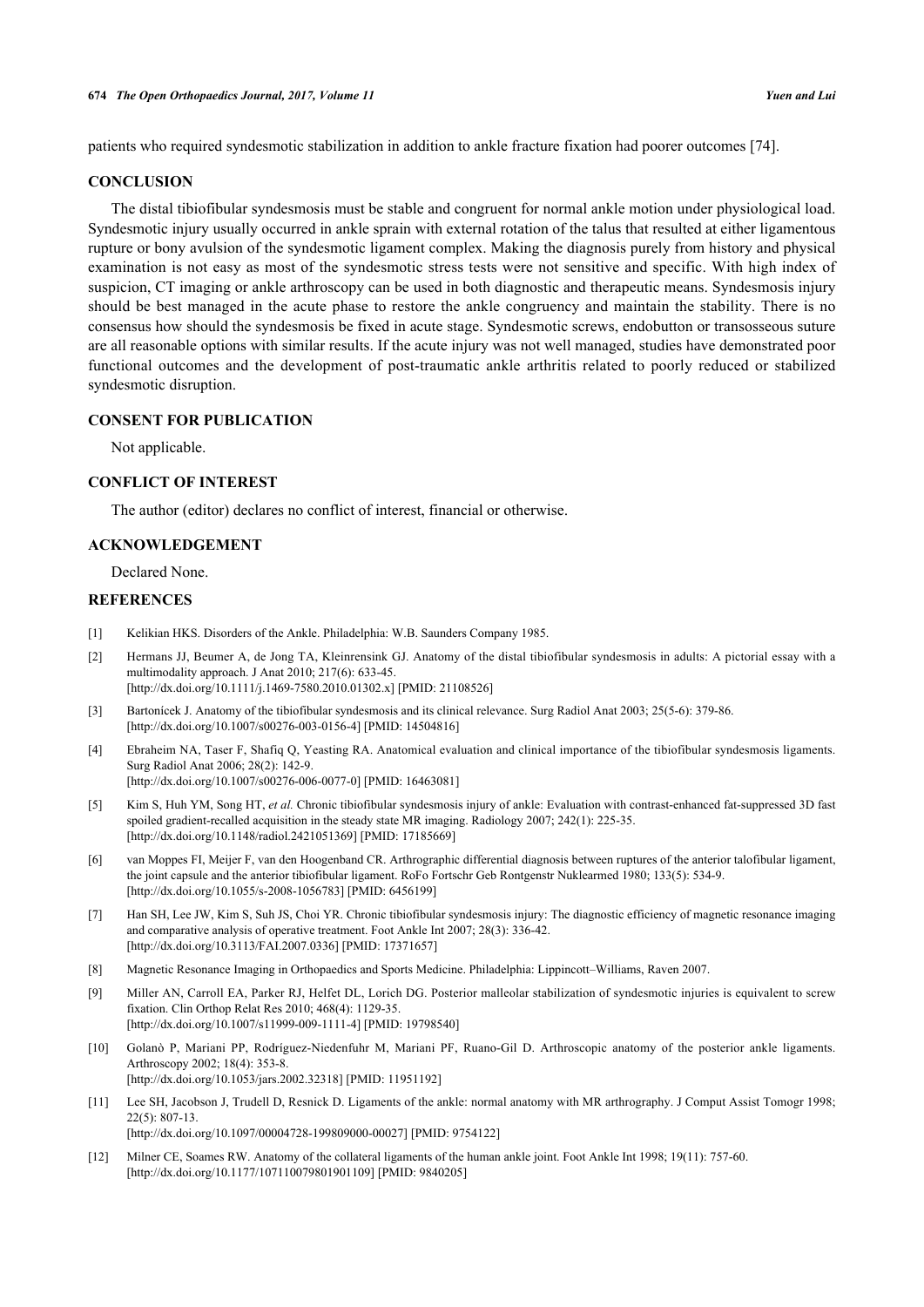- <span id="page-5-0"></span>[13] Rosenberg ZS, Cheung YY, Beltran J, Sheskier S, Leong M, Jahss M. Posterior intermalleolar ligament of the ankle: Normal anatomy and MR imaging features. AJR Am J Roentgenol 1995; 165(2): 387-90. [\[http://dx.doi.org/10.2214/ajr.165.2.7618563](http://dx.doi.org/10.2214/ajr.165.2.7618563)] [PMID: [7618563\]](http://www.ncbi.nlm.nih.gov/pubmed/7618563)
- <span id="page-5-1"></span>[14] Ogilvie-Harris DJ, Reed SC. Disruption of the ankle syndesmosis: Diagnosis and treatment by arthroscopic surgery. Arthroscopy 1994; 10(5): 561-8. [\[http://dx.doi.org/10.1016/S0749-8063\(05\)80015-5\]](http://dx.doi.org/10.1016/S0749-8063(05)80015-5) [PMID: [7999168](http://www.ncbi.nlm.nih.gov/pubmed/7999168)]
- <span id="page-5-2"></span>[15] Beumer A, Valstar ER, Garling EH, *et al.* Kinematics of the distal tibiofibular syndesmosis: Radiostereometry in 11 normal ankles. Acta Orthop Scand 2003; 74(3): 337-43. [\[http://dx.doi.org/10.1080/00016470308540850\]](http://dx.doi.org/10.1080/00016470308540850) [PMID: [12899556](http://www.ncbi.nlm.nih.gov/pubmed/12899556)]
- <span id="page-5-3"></span>[16] Peter RE, Harrington RM, Henley MB, Tencer AF. Biomechanical effects of internal fixation of the distal tibiofibular syndesmotic joint: comparison of two fixation techniques. J Orthop Trauma 1994; 8(3): 215-9. [\[http://dx.doi.org/10.1097/00005131-199406000-00006](http://dx.doi.org/10.1097/00005131-199406000-00006)] [PMID: [8027890\]](http://www.ncbi.nlm.nih.gov/pubmed/8027890)
- <span id="page-5-4"></span>[17] Close JR. Some applications of the functional anatomy of the ankle joint. J Bone Joint Surg Am 1956; 38-a(4): 761-81. [\[http://dx.doi.org/10.2106/00004623-195638040-00005](http://dx.doi.org/10.2106/00004623-195638040-00005)]
- <span id="page-5-5"></span>[18] The joint of the ankle. Baltimore: Williams & Wilkins 1976.
- <span id="page-5-6"></span>[19] Ramsey PL, Hamilton W. Changes in tibiotalar area of contact caused by lateral talar shift. J Bone Joint Surg Am 1976; 58(3): 356-7. [\[http://dx.doi.org/10.2106/00004623-197658030-00010](http://dx.doi.org/10.2106/00004623-197658030-00010)] [PMID: [1262367\]](http://www.ncbi.nlm.nih.gov/pubmed/1262367)
- <span id="page-5-7"></span>[20] Burns WC II, Prakash K, Adelaar R, Beaudoin A, Krause W. Tibiotalar joint dynamics: indications for the syndesmotic screw--a cadaver study. Foot Ankle 1993; 14(3): 153-8. [\[http://dx.doi.org/10.1177/107110079301400308\]](http://dx.doi.org/10.1177/107110079301400308) [PMID: [8491430](http://www.ncbi.nlm.nih.gov/pubmed/8491430)]
- <span id="page-5-8"></span>[21] Beumer A, van Hemert WL, Swierstra BA, Jasper LE, Belkoff SM. A biomechanical evaluation of the tibiofibular and tibiotalar ligaments of the ankle. Foot Ankle Int 2003; 24(5): 426-9. [\[http://dx.doi.org/10.1177/107110070302400509\]](http://dx.doi.org/10.1177/107110070302400509) [PMID: [12801200](http://www.ncbi.nlm.nih.gov/pubmed/12801200)]
- <span id="page-5-9"></span>[22] Brostroem L. SPRAINED ANKLES. I. ANATOMIC LESIONS IN RECENT SPRAINS. Acta Chir Scand 1964; 128: 483-95. [PMID: [14227127\]](http://www.ncbi.nlm.nih.gov/pubmed/14227127)
- <span id="page-5-10"></span>[23] Hopkinson WJ, St Pierre P, Ryan JB, Wheeler JH. Syndesmosis sprains of the ankle. Foot Ankle 1990; 10(6): 325-30. [\[http://dx.doi.org/10.1177/107110079001000607\]](http://dx.doi.org/10.1177/107110079001000607) [PMID: [2113510](http://www.ncbi.nlm.nih.gov/pubmed/2113510)]
- <span id="page-5-11"></span>[24] Boytim MJ, Fischer DA, Neumann L. Syndesmotic ankle sprains. Am J Sports Med 1991; 19(3): 294-8. [\[http://dx.doi.org/10.1177/036354659101900315\]](http://dx.doi.org/10.1177/036354659101900315) [PMID: [1907807](http://www.ncbi.nlm.nih.gov/pubmed/1907807)]
- <span id="page-5-12"></span>[25] Xenos JS, Hopkinson WJ, Mulligan ME, Olson EJ, Popovic NA. The tibiofibular syndesmosis. Evaluation of the ligamentous structures, methods of fixation, and radiographic assessment. J Bone Joint Surg Am 1995; 77(6): 847-56. [\[http://dx.doi.org/10.2106/00004623-199506000-00005](http://dx.doi.org/10.2106/00004623-199506000-00005)] [PMID: [7782357\]](http://www.ncbi.nlm.nih.gov/pubmed/7782357)
- <span id="page-5-13"></span>[26] Riegels-Nielsen P, Christensen J, Greiff J. The stability of the tibio-fibular syndesmosis following rigid internal fixation for type C malleolar fractures: an experimental and clinical study. Injury 1983; 14(4): 357-60. [\[http://dx.doi.org/10.1016/0020-1383\(83\)90257-7](http://dx.doi.org/10.1016/0020-1383(83)90257-7)] [PMID: [6852902](http://www.ncbi.nlm.nih.gov/pubmed/6852902)]
- <span id="page-5-14"></span>[27] Ramasamy P, Ward A. Distal tibiofibular joint dislocation with an intact fibula: A classification system. Injury 2003; 34(11): 862-5. [\[http://dx.doi.org/10.1016/S0020-1383\(01\)00193-0\]](http://dx.doi.org/10.1016/S0020-1383(01)00193-0) [PMID: [14580822](http://www.ncbi.nlm.nih.gov/pubmed/14580822)]
- <span id="page-5-15"></span>[28] Beumer A, et al. Late reconstruction of the anterior tibiofibular syndesmosis for ankle diastasis with talar shift in a 12-year-old boy. A case report. Foot Ankle Surg 2005; 11(1): 49-53. [\[http://dx.doi.org/10.1016/j.fas.2004.10.002](http://dx.doi.org/10.1016/j.fas.2004.10.002)]
- [29] Katznelson A, Lin E, Militiano J. Ruptures of the ligaments about the tibio-fibular syndesmosis. Injury 1983; 15(3): 170-2. [\[http://dx.doi.org/10.1016/0020-1383\(83\)90007-4](http://dx.doi.org/10.1016/0020-1383(83)90007-4)] [PMID: [6642626](http://www.ncbi.nlm.nih.gov/pubmed/6642626)]
- <span id="page-5-16"></span>[30] Menelaus MB. Injuries of the anterior inferior tibio-fibular ligament. Aust N Z J Surg 1961; 30(4): 279-87. [\[http://dx.doi.org/10.1111/j.1445-2197.1961.tb03125.x\]](http://dx.doi.org/10.1111/j.1445-2197.1961.tb03125.x) [PMID: [13769408](http://www.ncbi.nlm.nih.gov/pubmed/13769408)]
- <span id="page-5-17"></span>[31] Bauer AS, *et al.* Injuries of the distal lower extremity syndesmosis. Curr Orthop Pract 2009; 20(2): 111-6. [\[http://dx.doi.org/10.1097/BCO.0b013e31819b04eb](http://dx.doi.org/10.1097/BCO.0b013e31819b04eb)]
- <span id="page-5-18"></span>[32] Lui TH, Ip K, Chow HT. Comparison of radiologic and arthroscopic diagnoses of distal tibiofibular syndesmosis disruption in acute ankle fracture. Arthroscopy 2005; 21(11): 1370. [\[http://dx.doi.org/10.1016/j.arthro.2005.08.016](http://dx.doi.org/10.1016/j.arthro.2005.08.016)] [PMID: [16325090\]](http://www.ncbi.nlm.nih.gov/pubmed/16325090)
- <span id="page-5-19"></span>[33] Fractures and joint-dislocations. Philadelphia: WB Saunders 1910; p. 549.
- <span id="page-5-20"></span>[34] Beumer A, Swierstra BA, Mulder PG. Clinical diagnosis of syndesmotic ankle instability: Evaluation of stress tests behind the curtains. Acta Orthop Scand 2002; 73(6): 667-9. [PMID: [12553515\]](http://www.ncbi.nlm.nih.gov/pubmed/12553515)
- <span id="page-5-21"></span>[35] Wagener ML, Beumer A, Swierstra BA. Chronic instability of the anterior tibiofibular syndesmosis of the ankle. Arthroscopic findings and results of anatomical reconstruction. BMC Musculoskelet Disord 2011; 12(1): 212. [\[http://dx.doi.org/10.1186/1471-2474-12-212\]](http://dx.doi.org/10.1186/1471-2474-12-212) [PMID: [21951619](http://www.ncbi.nlm.nih.gov/pubmed/21951619)]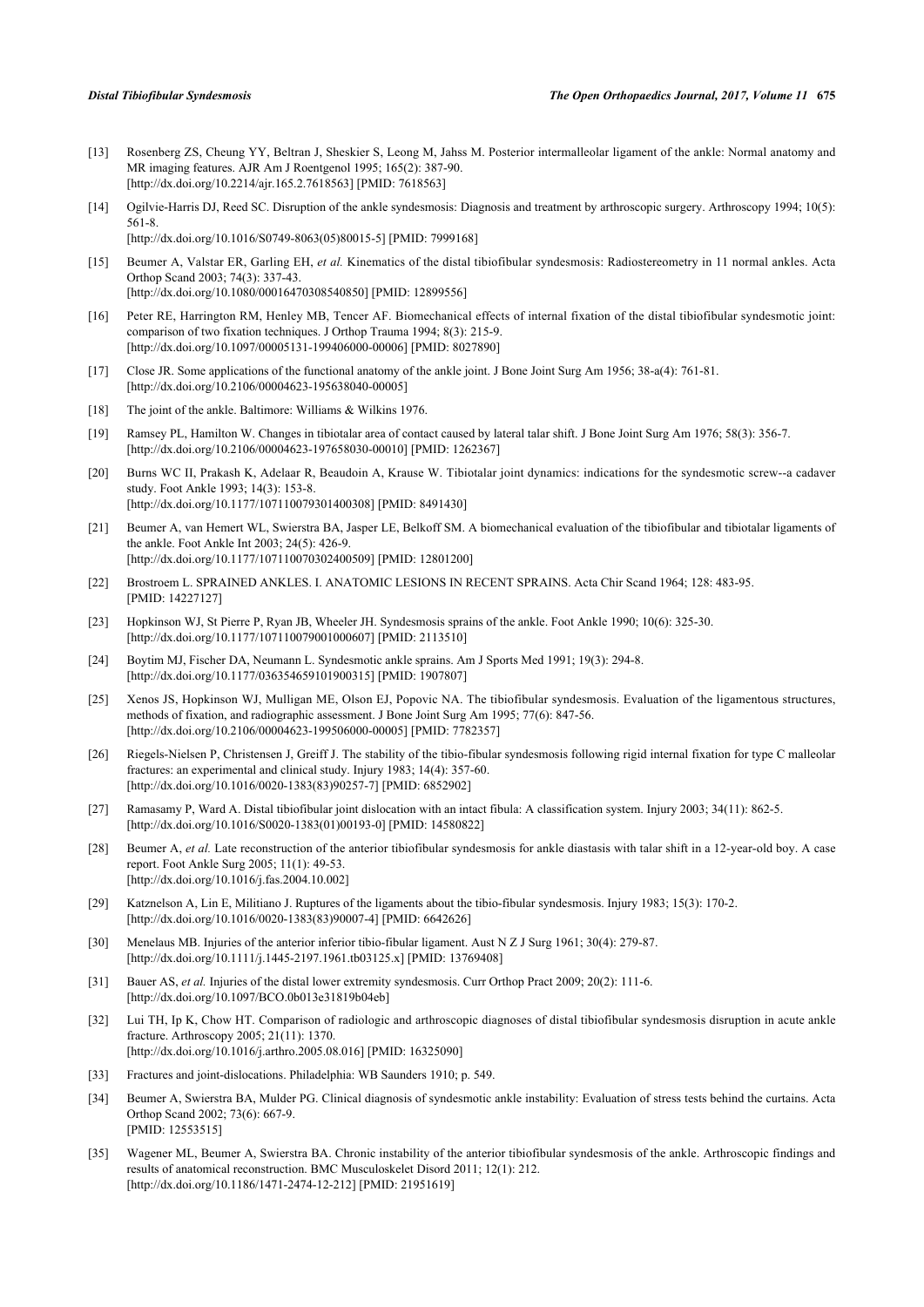#### **676** *The Open Orthopaedics Journal, 2017, Volume 11 Yuen and Lui*

- <span id="page-6-0"></span>[36] Harper MC, Keller TS. A radiographic evaluation of the tibiofibular syndesmosis. Foot Ankle 1989; 10(3): 156-60. [\[http://dx.doi.org/10.1177/107110078901000308\]](http://dx.doi.org/10.1177/107110078901000308) [PMID: [2613128](http://www.ncbi.nlm.nih.gov/pubmed/2613128)]
- [37] Pneumaticos SG, Noble PC, Chatziioannou SN, Trevino SG. The effects of rotation on radiographic evaluation of the tibiofibular syndesmosis. Foot Ankle Int 2002; 23(2): 107-11. [\[http://dx.doi.org/10.1177/107110070202300205\]](http://dx.doi.org/10.1177/107110070202300205) [PMID: [11858329](http://www.ncbi.nlm.nih.gov/pubmed/11858329)]
- <span id="page-6-1"></span>[38] Press CM, Gupta A, Hutchinson MR. Management of ankle syndesmosis injuries in the athlete. Curr Sports Med Rep 2009; 8(5): 228-33. [\[http://dx.doi.org/10.1249/JSR.0b013e3181b7ec0c\]](http://dx.doi.org/10.1249/JSR.0b013e3181b7ec0c) [PMID: [19741349](http://www.ncbi.nlm.nih.gov/pubmed/19741349)]
- <span id="page-6-2"></span>[39] Beumer A, van Hemert WL, Niesing R, *et al.* Radiographic measurement of the distal tibiofibular syndesmosis has limited use. Clin Orthop Relat Res 2004; (423): 227-34. [\[http://dx.doi.org/10.1097/01.blo.0000129152.81015.ad\]](http://dx.doi.org/10.1097/01.blo.0000129152.81015.ad) [PMID: [15232454](http://www.ncbi.nlm.nih.gov/pubmed/15232454)]
- <span id="page-6-3"></span>[40] Takao M, Ochi M, Naito K, *et al.* Computed tomographic evaluation of the position of the leg for mortise radiographs. Foot Ankle Int 2001; 22(10): 828-31. [\[http://dx.doi.org/10.1177/107110070102201009\]](http://dx.doi.org/10.1177/107110070102201009) [PMID: [11642535](http://www.ncbi.nlm.nih.gov/pubmed/11642535)]
- <span id="page-6-4"></span>[41] Harper MC. An anatomic and radiographic investigation of the tibiofibular clear space. Foot Ankle 1993; 14(8): 455-8. [\[http://dx.doi.org/10.1177/107110079301400805\]](http://dx.doi.org/10.1177/107110079301400805) [PMID: [8253438](http://www.ncbi.nlm.nih.gov/pubmed/8253438)]
- <span id="page-6-5"></span>[42] Ebraheim NA, Lu J, Yang H, Mekhail AO, Yeasting RA. Radiographic and CT evaluation of tibiofibular syndesmotic diastasis: a cadaver study. Foot Ankle Int 1997; 18(11): 693-8. [\[http://dx.doi.org/10.1177/107110079701801103\]](http://dx.doi.org/10.1177/107110079701801103) [PMID: [9391813](http://www.ncbi.nlm.nih.gov/pubmed/9391813)]
- <span id="page-6-6"></span>[43] Taser F, Shafiq Q, Ebraheim NA. Three-dimensional volume rendering of tibiofibular joint space and quantitative analysis of change in volume due to tibiofibular syndesmosis diastases. Skeletal Radiol 2006; 35(12): 935-41. [\[http://dx.doi.org/10.1007/s00256-006-0101-9\]](http://dx.doi.org/10.1007/s00256-006-0101-9) [PMID: [16683157](http://www.ncbi.nlm.nih.gov/pubmed/16683157)]
- <span id="page-6-7"></span>[44] Hermans JJ, Ginai AZ, Wentink N, Hop WC, Beumer A. The additional value of an oblique image plane for MRI of the anterior and posterior distal tibiofibular syndesmosis. Skeletal Radiol 2011; 40(1): 75-83. [\[http://dx.doi.org/10.1007/s00256-010-0938-9\]](http://dx.doi.org/10.1007/s00256-010-0938-9) [PMID: [20549205](http://www.ncbi.nlm.nih.gov/pubmed/20549205)]
- <span id="page-6-8"></span>[45] Muhle C, Frank LR, Rand T, *et al.* Tibiofibular syndesmosis: high-resolution MRI using a local gradient coil. J Comput Assist Tomogr 1998; 22(6): 938-44. [\[http://dx.doi.org/10.1097/00004728-199811000-00019](http://dx.doi.org/10.1097/00004728-199811000-00019)] [PMID: [9843237\]](http://www.ncbi.nlm.nih.gov/pubmed/9843237)
- <span id="page-6-9"></span>[46] Brown KW, Morrison WB, Schweitzer ME, Parellada JA, Nothnagel H. MRI findings associated with distal tibiofibular syndesmosis injury. AJR Am J Roentgenol 2004; 182(1): 131-6. [\[http://dx.doi.org/10.2214/ajr.182.1.1820131](http://dx.doi.org/10.2214/ajr.182.1.1820131)] [PMID: [14684526\]](http://www.ncbi.nlm.nih.gov/pubmed/14684526)
- <span id="page-6-10"></span>[47] Milz P, Milz S, Steinborn M, Mittlmeier T, Reiser M. [13-MHc high frequency ultrasound of the lateral ligaments of the ankle joint and the anterior tibia-fibular ligament. Comparison and results of MRI in 64 patients]. Radiologe 1999; 39(1): 34-40. [\[http://dx.doi.org/10.1007/s001170050474\]](http://dx.doi.org/10.1007/s001170050474) [PMID: [10065473](http://www.ncbi.nlm.nih.gov/pubmed/10065473)]
- <span id="page-6-11"></span>[48] van den Bekerom MP. Diagnosing syndesmotic instability in ankle fractures. World J Orthop 2011; 2(7): 51-6. [\[http://dx.doi.org/10.5312/wjo.v2.i7.51](http://dx.doi.org/10.5312/wjo.v2.i7.51)] [PMID: [22474636\]](http://www.ncbi.nlm.nih.gov/pubmed/22474636)
- [49] Stoffel K. Comparison of two intraoperative assessment methods for injuries to the ankle syndesmosis a cadaveric study. Journal of Bone and Joint Surgery (American) 2009; 91(11): 2646. [\[http://dx.doi.org/10.2106/JBJS.G.01537\]](http://dx.doi.org/10.2106/JBJS.G.01537) [PMID: [19884439](http://www.ncbi.nlm.nih.gov/pubmed/19884439)]
- <span id="page-6-12"></span>[50] van den Bekerom MP, Haverkamp D, Kerkhoffs GM, van Dijk CN. Syndesmotic stabilization in pronation external rotation ankle fractures. Clin Orthop Relat Res 2010; 468(4): 991-5. [\[http://dx.doi.org/10.1007/s11999-009-0823-9\]](http://dx.doi.org/10.1007/s11999-009-0823-9) [PMID: [19340408](http://www.ncbi.nlm.nih.gov/pubmed/19340408)]
- <span id="page-6-13"></span>[51] Takao M, Ochi M, Naito K, *et al.* Arthroscopic diagnosis of tibiofibular syndesmosis disruption. Arthroscopy 2001; 17(8): 836-43. [\[http://dx.doi.org/10.1016/S0749-8063\(01\)90007-6\]](http://dx.doi.org/10.1016/S0749-8063(01)90007-6) [PMID: [11600981](http://www.ncbi.nlm.nih.gov/pubmed/11600981)]
- <span id="page-6-14"></span>[52] Beumer A, Heijboer RP, Fontijne WP, Swierstra BA. Late reconstruction of the anterior distal tibiofibular syndesmosis: good outcome in 9 patients. Acta Orthop Scand 2000; 71(5): 519-21. [\[http://dx.doi.org/10.1080/000164700317381243\]](http://dx.doi.org/10.1080/000164700317381243) [PMID: [11186412](http://www.ncbi.nlm.nih.gov/pubmed/11186412)]
- <span id="page-6-15"></span>[53] Harper MC. Delayed reduction and stabilization of the tibiofibular syndesmosis. Foot Ankle Int 2001; 22(1): 15-8. [\[http://dx.doi.org/10.1177/107110070102200103\]](http://dx.doi.org/10.1177/107110070102200103) [PMID: [11206818](http://www.ncbi.nlm.nih.gov/pubmed/11206818)]
- <span id="page-6-16"></span>[54] Solari J, Benjamin J, Wilson J, Lee R, Pitt M. Ankle mortise stability in Weber C fractures: indications for syndesmotic fixation. J Orthop Trauma 1991; 5(2): 190-5. [\[http://dx.doi.org/10.1097/00005131-199105020-00012](http://dx.doi.org/10.1097/00005131-199105020-00012)] [PMID: [1861195\]](http://www.ncbi.nlm.nih.gov/pubmed/1861195)
- <span id="page-6-17"></span>[55] van den Bekerom MP, Lamme B, Hogervorst M, Bolhuis HW. Which ankle fractures require syndesmotic stabilization? J Foot Ankle Surg 2007; 46(6): 456-63. [\[http://dx.doi.org/10.1053/j.jfas.2007.08.009\]](http://dx.doi.org/10.1053/j.jfas.2007.08.009) [PMID: [17980843](http://www.ncbi.nlm.nih.gov/pubmed/17980843)]
- <span id="page-6-18"></span>[56] Seitz WH Jr, Bachner EJ, Abram LJ, *et al.* Repair of the tibiofibular syndesmosis with a flexible implant. J Orthop Trauma 1991; 5(1): 78-82. [\[http://dx.doi.org/10.1097/00005131-199103000-00014](http://dx.doi.org/10.1097/00005131-199103000-00014)] [PMID: [2023048\]](http://www.ncbi.nlm.nih.gov/pubmed/2023048)